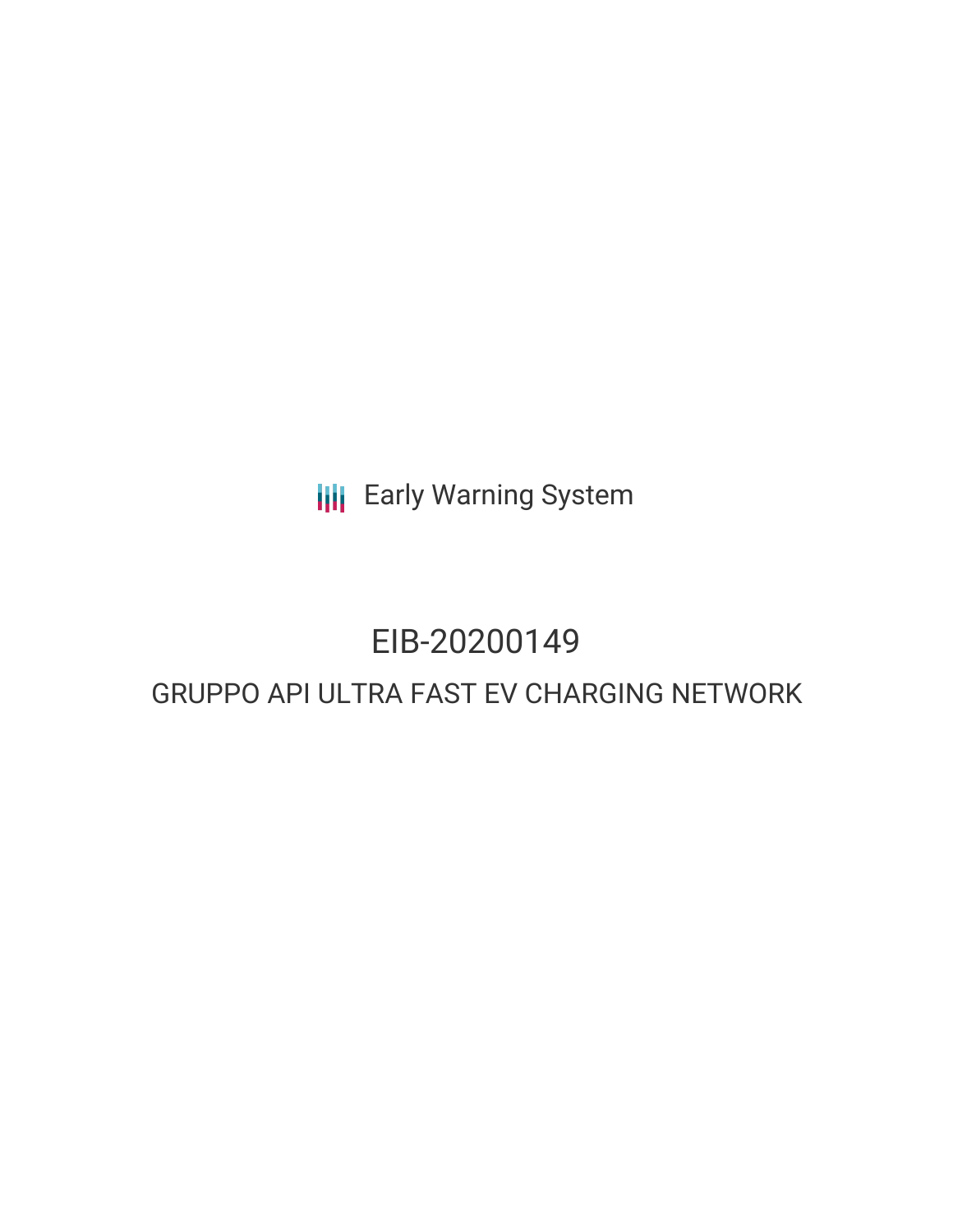

#### **Quick Facts**

| <b>Countries</b>               | Italy                          |
|--------------------------------|--------------------------------|
| <b>Financial Institutions</b>  | European Investment Bank (EIB) |
| <b>Status</b>                  | Proposed                       |
| <b>Bank Risk Rating</b>        | U                              |
| <b>Borrower</b>                | <b>ITALIANA PETROLI SPA</b>    |
| <b>Sectors</b>                 | Transport                      |
| <b>Investment Type(s)</b>      | Loan                           |
| <b>Investment Amount (USD)</b> | $$14.19$ million               |
| <b>Loan Amount (USD)</b>       | \$14.19 million                |
| <b>Project Cost (USD)</b>      | $$32.74$ million               |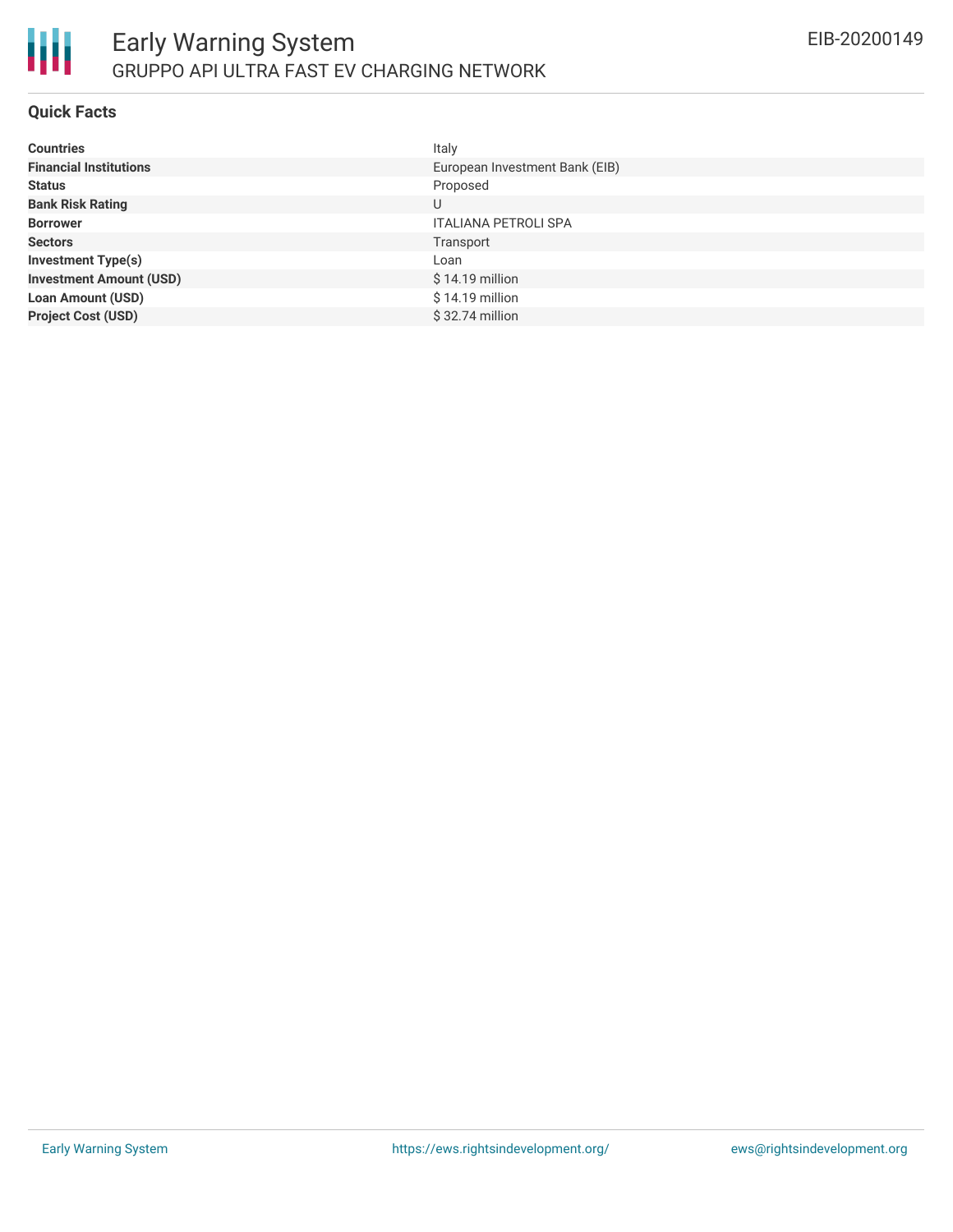

### **Project Description**

According to EIB website, the project aims to contribute to accelerate the transition towards lower carbon transport vehicles. The project concerns the deployment of an Electric Vehicle Charging (EVC) network on the TEN-T in Italy. Financing will cover the installation of 180 charging stations and the associated connections to the distribution network over the period 2020 to 2023.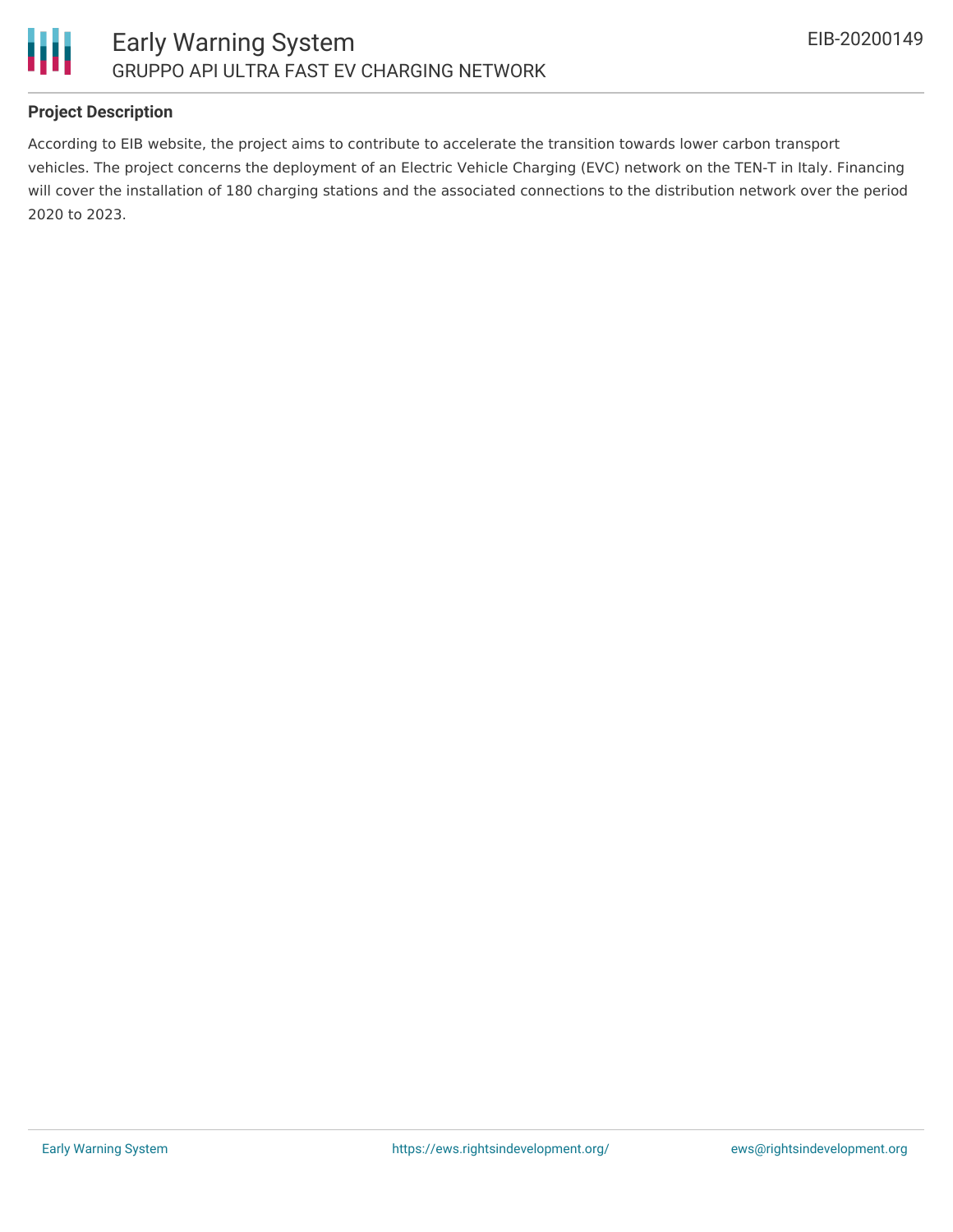

### **Investment Description**

European Investment Bank (EIB)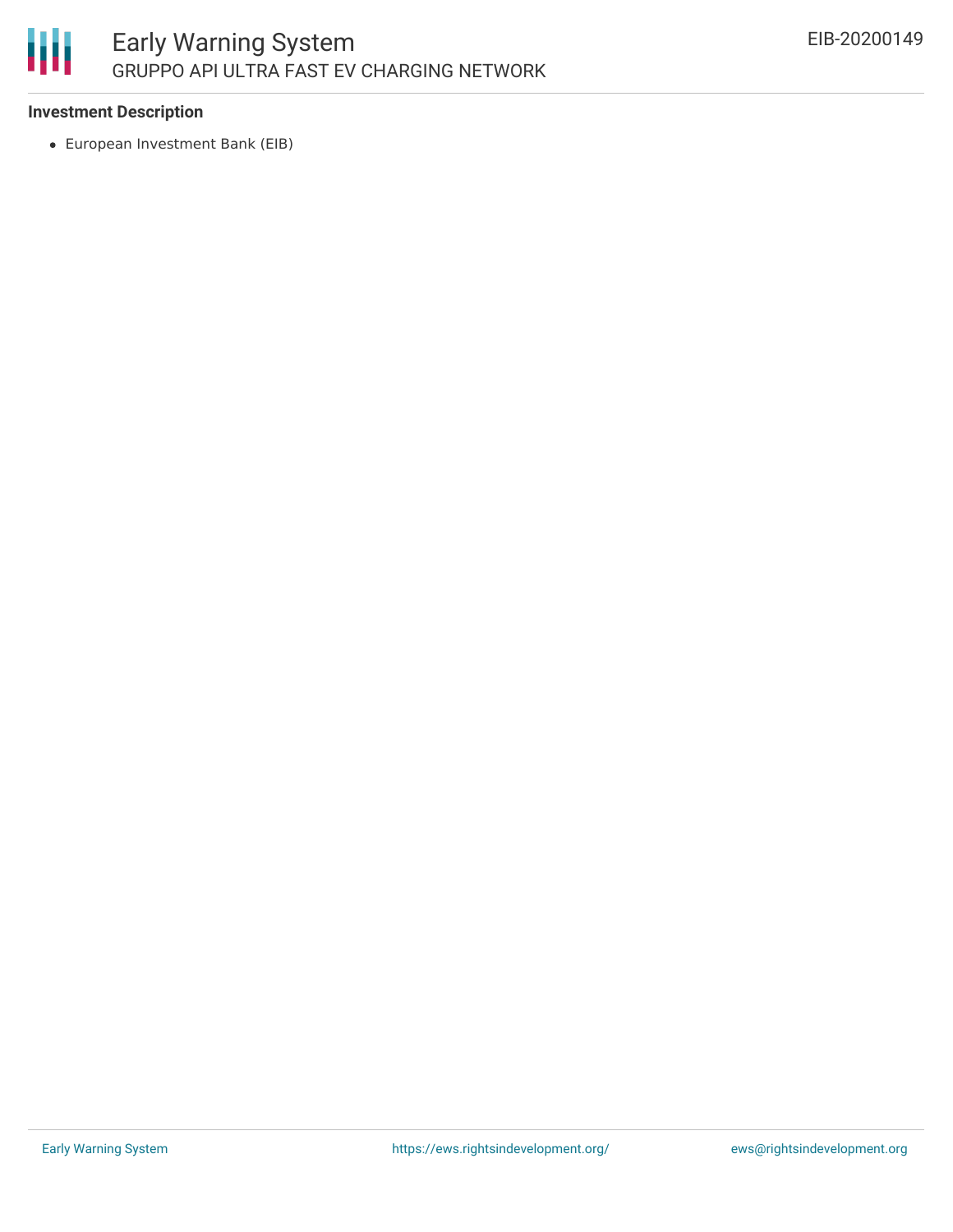# 冊

### Early Warning System GRUPPO API ULTRA FAST EV CHARGING NETWORK

| <b>Private Actor 1</b> | <b>Private Actor</b><br>1 Role | <b>Private Actor</b><br><b>Sector</b> | <b>Relation</b> | <b>Private Actor 2</b> | <b>Private Actor</b><br>2 Role | <b>Private Actor</b><br>2 Sector |
|------------------------|--------------------------------|---------------------------------------|-----------------|------------------------|--------------------------------|----------------------------------|
| $\sim$                 | $\sim$                         | $\overline{\phantom{a}}$              | $\sim$          | Italiana Petroli Spa   | Client                         |                                  |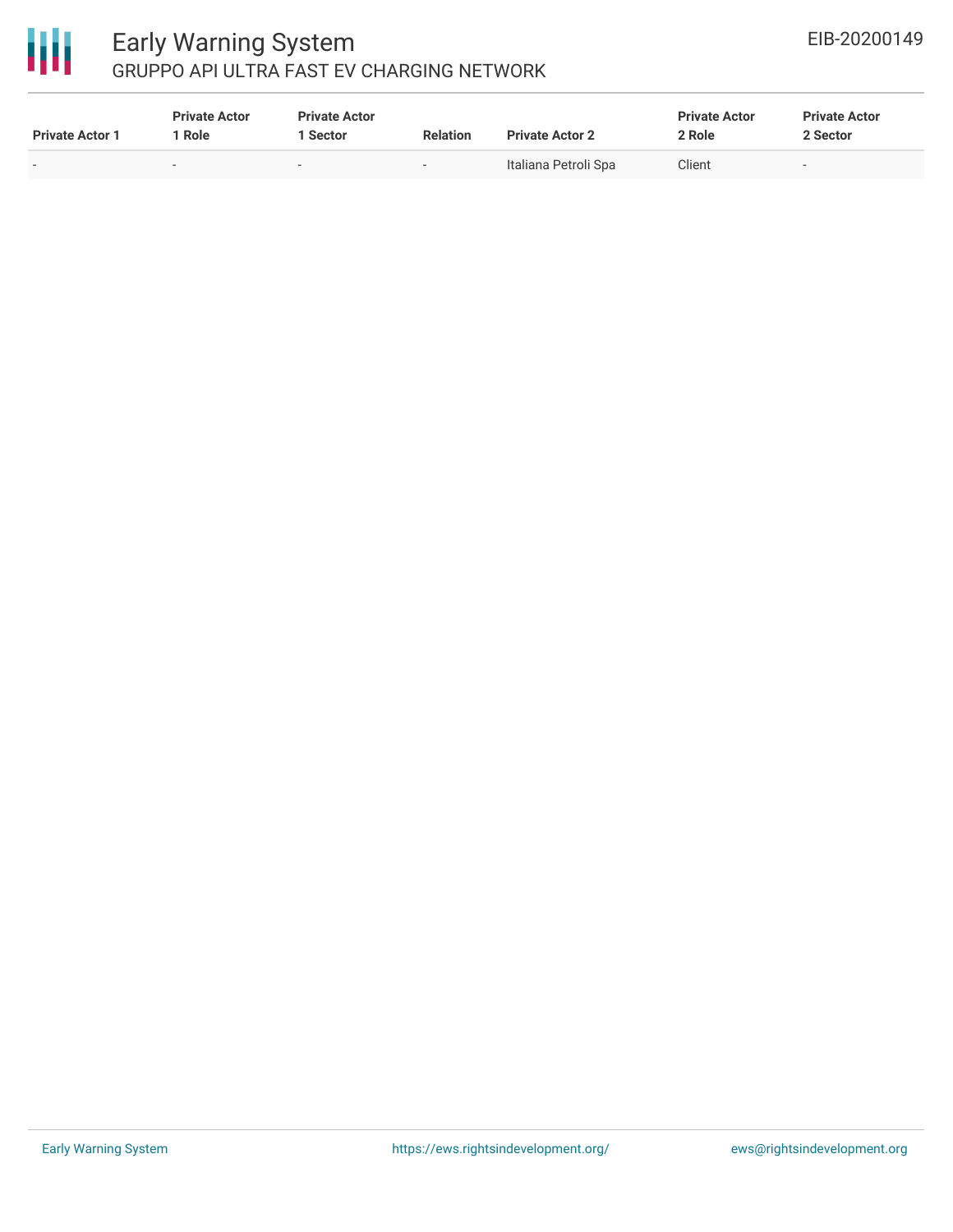### **Contact Information**

No contact information provided at the time of disclosure.

### **ACCOUNTABILITY MECHANISM OF EIB**

The EIB Complaints Mechanism is designed to facilitate and handle complaints against the EIB by individuals, organizations or corporations affected by EIB activities. When exercising the right to lodge a complaint against the EIB, any member of the public has access to a two-tier procedure, one internal - the Complaints Mechanism Office - and one external - the European Ombudsman. A complaint can be lodged via a written communication addressed to the Secretary General of the EIB, via email to the dedicated email address complaints@eib.org, by completing the online complaint form available at the following address: http://www.eib.org/complaints/form, via fax or delivered directly to the EIB Complaints Mechanism Division, any EIB local representation office or any EIB staff. For further details, check:

http://www.eib.org/attachments/strategies/complaints\_mechanism\_policy\_en.pdf

When dissatisfied with a complaint to the EIB Complaints Mechanism, citizens can then turn towards the European Ombudsman. A memorandum of Understanding has been signed between the EIB and the European Ombudsman establishes that citizens (even outside of the EU if the Ombudsman finds their complaint justified) can turn towards the Ombudsman on issues related to 'maladministration' by the EIB. Note that before going to the Ombudsman, an attempt must be made to resolve the case by contacting the EIB. In addition, the complaint must be made within two years of the date when the facts on which your complaint is based became known to you. You can write to the Ombudsman in any of the languages of the European Union. Additional details, including filing requirements and complaint forms, are available at: http://www.ombudsman.europa.eu/atyourservice/interactiveguide.faces